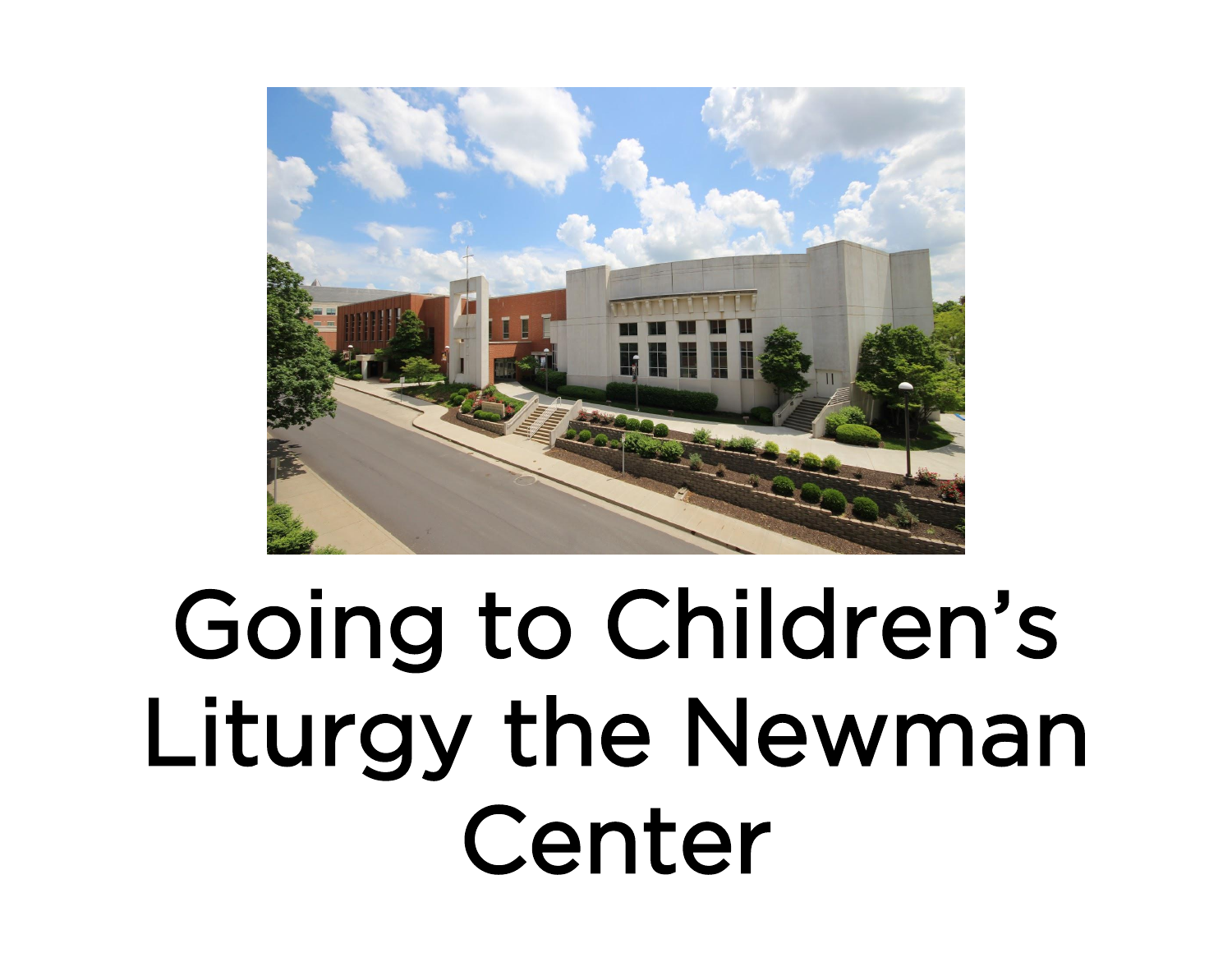During mass, a teacher will stand at the front of the chapel and ask me and other children to come to the front. I can walk to the front or stay with my parents. I can be calm.



#### The teacher will read a story. I can be a good listener while she reads.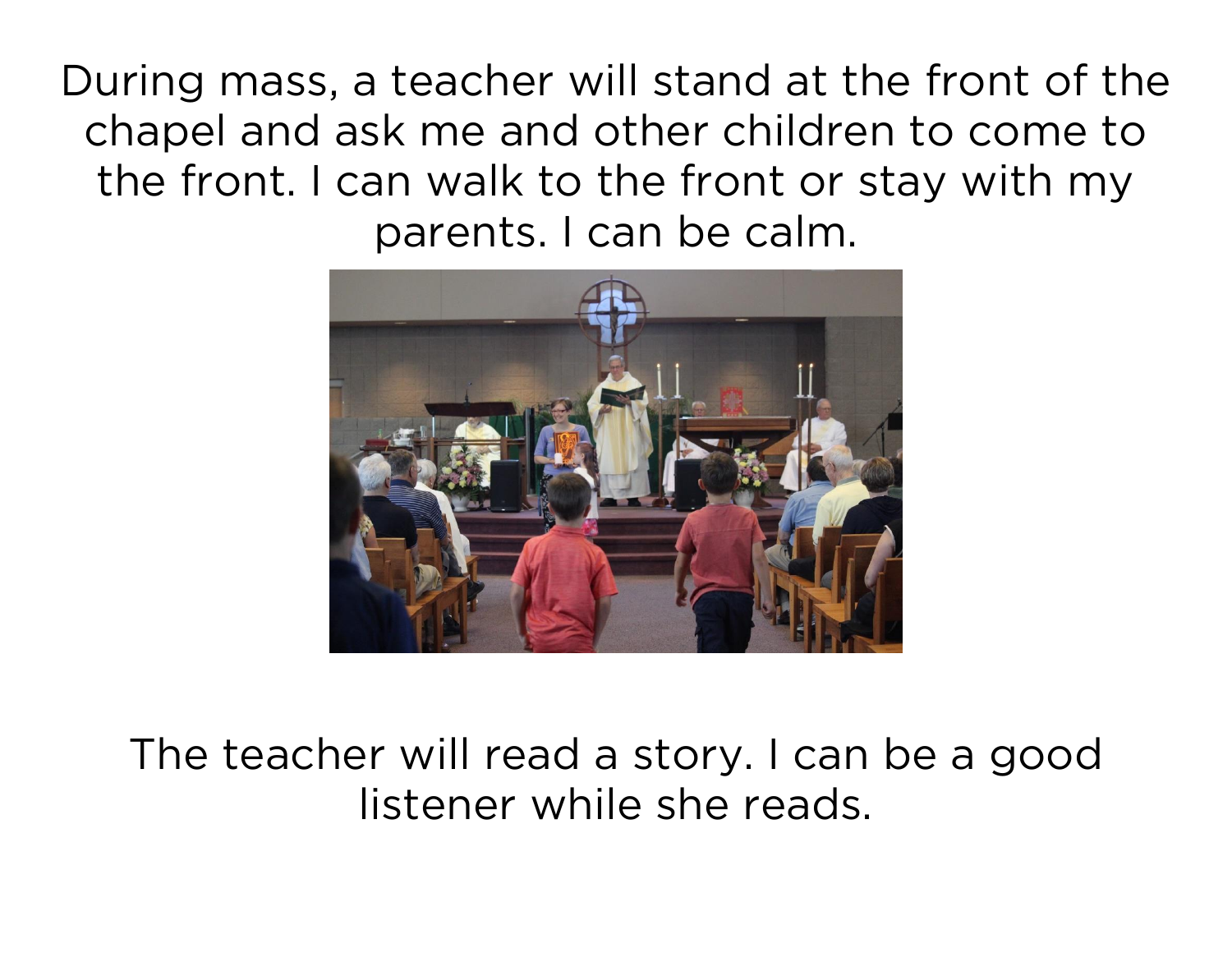

After the teacher is done reading, I get to go upstairs to play and learn. I can follow my teacher to the Gathering Place or walk there with my mom and dad.

Once all the kids are in the Gathering Space, we will be put into different groups. I can be quiet and listen for what group I am in.

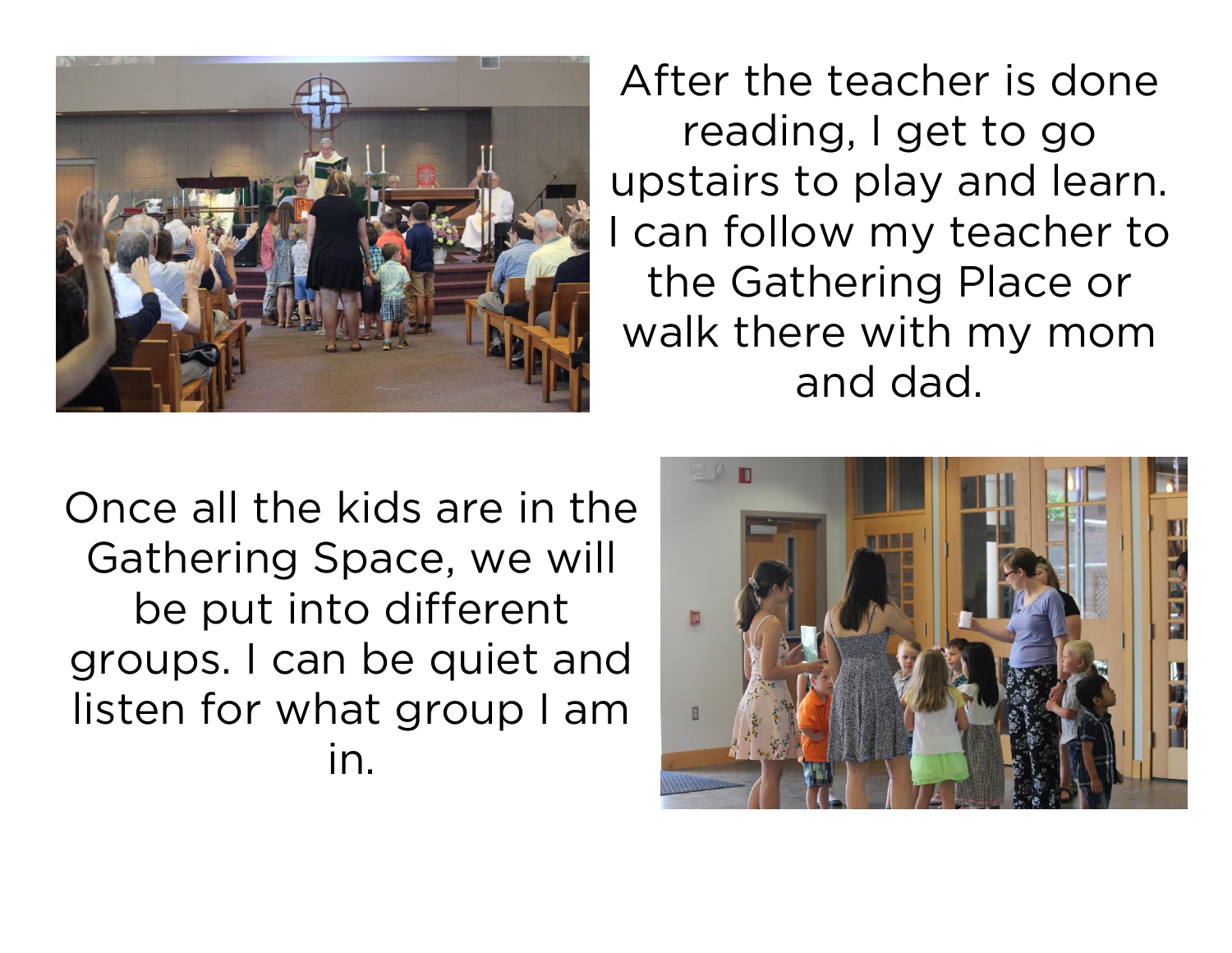## I will walk calmly with my hands to my side. I will follow my teacher upstairs to my classroom.



### In the classroom, my teacher will tell us about God. I also get to do a craft project.